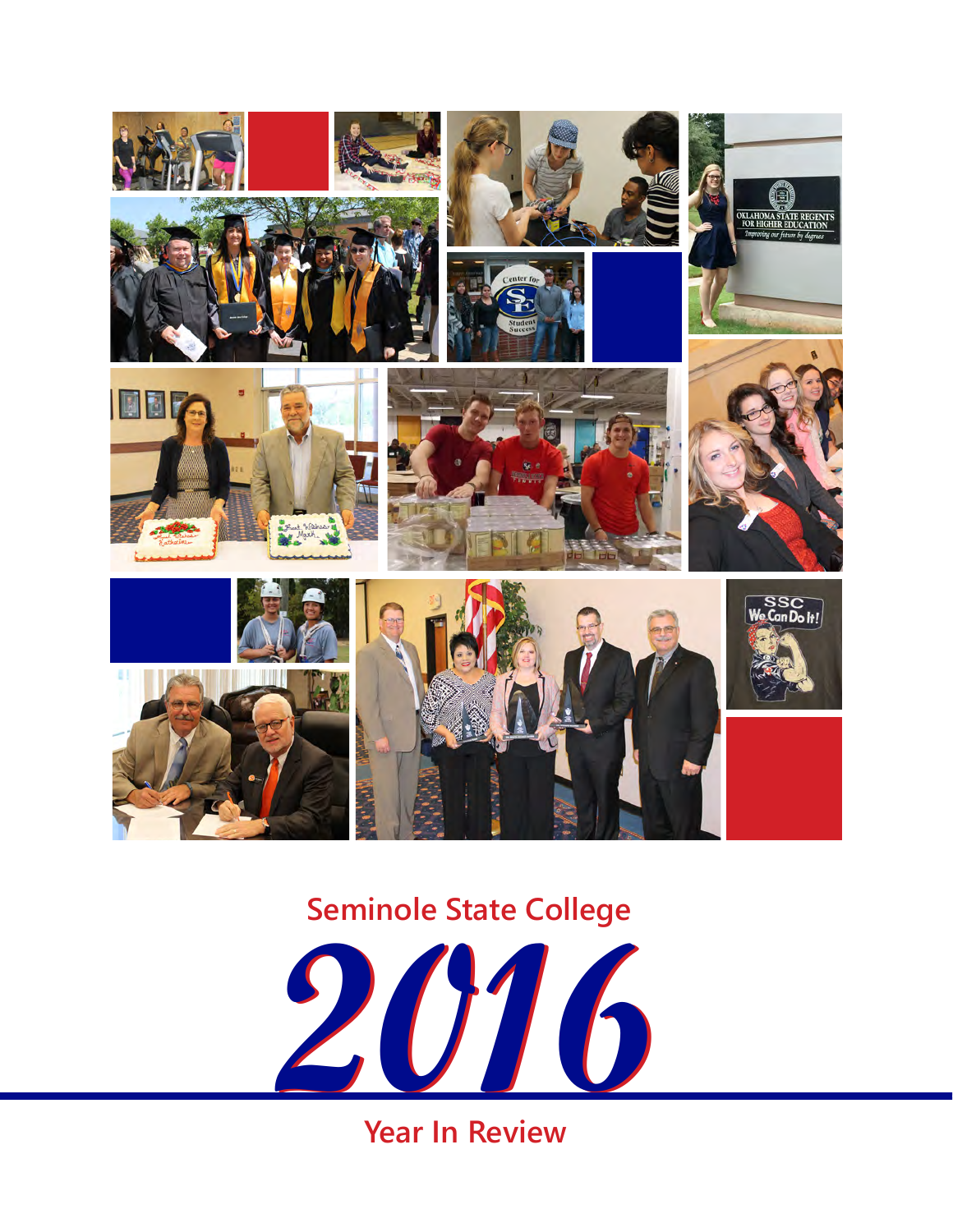### Seminole State College

**P.O. Box 351 – 2701 Boren Blvd. – Seminole, Oklahoma 74818-0351 Phone: (405) 382-9200 Fax: (405) 382-7912** 

#### *Office of the President*

January 19, 2017

Dear Friends,

As we look to the future at the beginning of each calendar year, we traditionally review past accomplishments made at Seminole State College. The following document provides an overview of 2016.

This week marks my  $20<sup>th</sup>$  anniversary as President of this outstanding institution. Working with dedicated faculty and staff under the guidance and leadership of a visionary board, and with the support of a host of friends and community leaders, we have seen great things happen at Seminole State College. Together, we have increased enrollment, expanded academic and athletic programs, promoted opportunities for under-represented groups, transformed the physical appearance of campus, increased technology, created new global education opportunities and partnerships, strengthened the SSC Educational Foundation, and successfully achieved maximum accreditation status for the institution and numerous programs.

I am proud of our shared accomplishments. As we have worked together to shape the future of Seminole State College, it has always been the PEOPLE involved with this institution that are its greatest strength. I appreciate the service of our employees and the trust bestowed in us by our students. Indeed, it is the education of these students that makes all of our lives, and our world, so much better.





With Best Wishes for a Wonderful 2017!

Sincerely,

detatado

James W. Utterback, Ph.D. President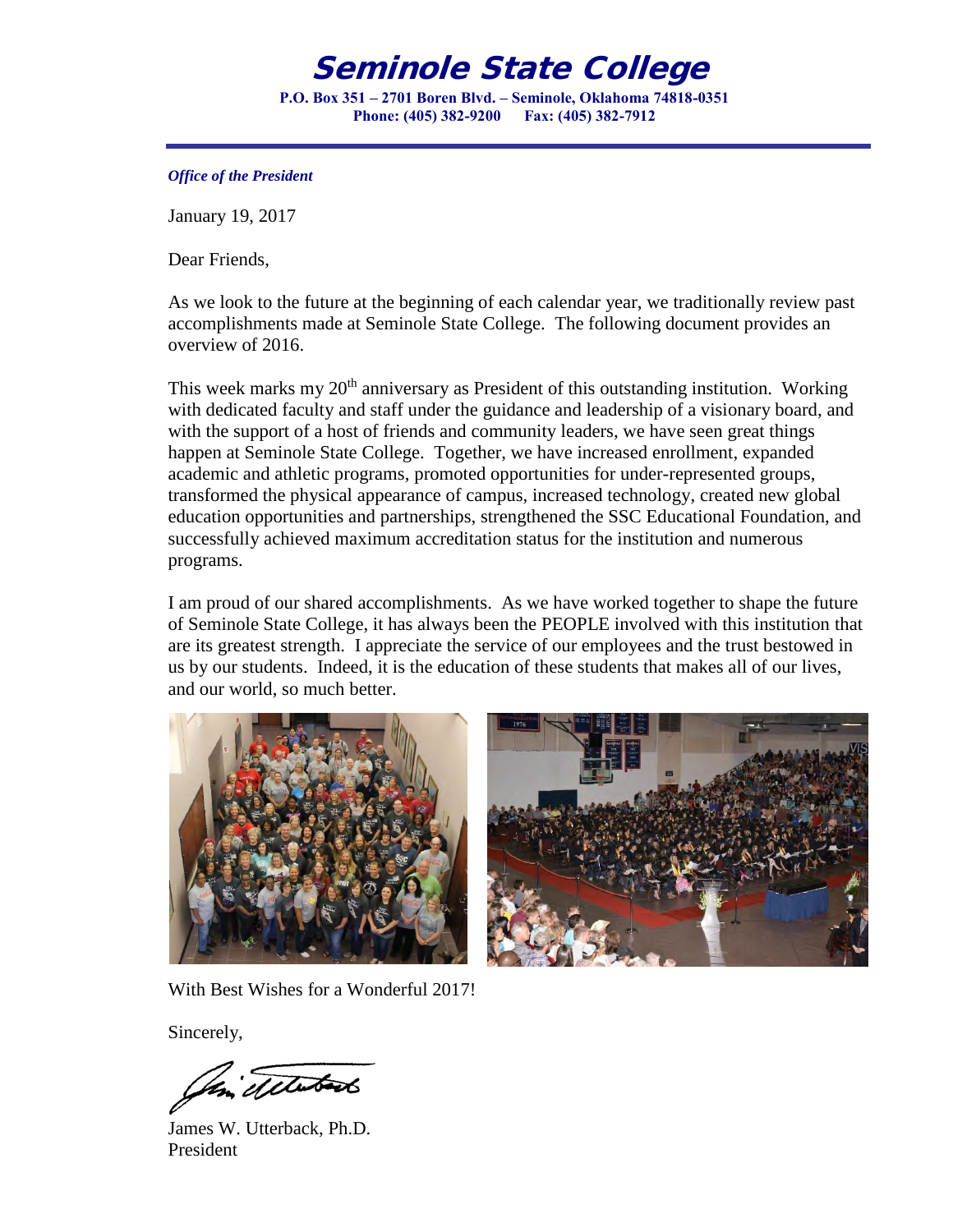

#### **Coach of the Year**

Seminole State College Head Baseball Coach Lloyd "Z" Simmons was honored as "College Coach of the Year" by the Oklahoma Baseball Coaches Association.

#### **SSC Supporters Attend Regional Higher Education Legislative Tour**

Supporters of Seminole State College were guests at the Southeast Oklahoma Legislative Tour hosted by the Oklahoma State Regents for Higher Education in McAlester.

#### **SSC Baseball Signs Franklin, Son of Former Trojan and MLB Pitcher**

Shawnee High School senior Logan Franklin, son of former Trojan and professional baseball pitcher Ryan Franklin, signed to play baseball at his father's alma mater – Seminole State College.



#### **AT&T Supports SSC President's Leadership Class Program**

To help Seminole State College prepare students for leadership roles in their communities and the State, AT&T made a \$10,000 contribution in support of the President's Leadership classes.

#### **Senator Pittman Speaks at SSC in Honor of MLK Day**

As part of a special Martin Luther King Day program, Oklahoma State Senator Anastasia Pittman visited the campus and spoke to students, faculty and staff.



#### **SSC Administrators Get Their Hands Dirty**

As part of Seminole State College's "Let's Talk Trash" campaign, the College's administrative team braved wind and cold temperatures to pick-up trash across campus.

#### **SSC Hosts Free Volleyball Clinic**

The Seminole State College Volleyball Team organized a free one-day clinic for Seminole middle school and high school girls. Each participant was partnered with an SSC player to work with for the evening.

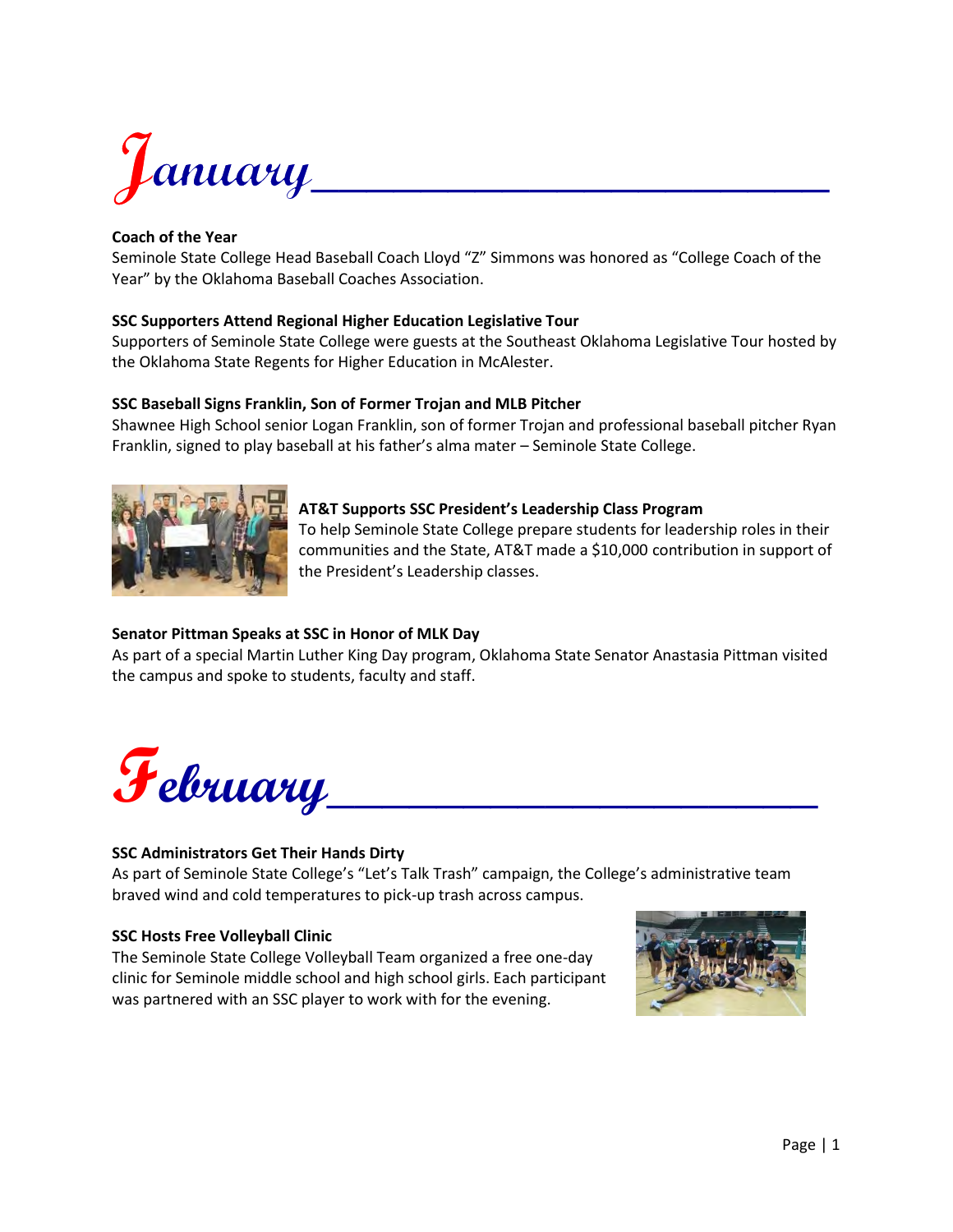#### **SSC Employees Participate in Wellness Challenge**

Over 35 Seminole State College employees made a commitment to a healthier lifestyle by agreeing to participate in an eight-week Wellness Challenge. The College's Wellness Committee, sponsored by Blue Cross/Blue Shield, presented this challenge to encourage those of all ages, abilities and incomes to make healthier living choices.

#### **SSC Honors Black History Month**

In honor of Black History Month, Seminole State College hosted a special program on campus entitled "The Power of Words." The program, sponsored by the Native American Serving Non-tribal Institutions grant program, featured a Greek Step Show and guest performer Phetote Mshairi.

#### **SSC Delegation Attends Higher Ed Day**

A delegation of Seminole State College students and employees attended "Higher Education Day at the Capitol" in Oklahoma City. The event is held annually to demonstrate grassroots support for Higher Education funding.

#### **FAFSA Days Event**

The Seminole State College Financial Aid Office hosted "FAFSA Days," a three-day event to help students complete their Free Application for Student Aid.

#### **Seminole Chamber Honors SSC Personnel**

Two Seminole State College employees were recognized for their hard work and dedication during the Seminole Chamber of Commerce Forum. Assistant Professor in the Business and Education Division Jeff Cheng was honored as "Educator of the Month" and Heating and Air Technician Tommy Bighead was honored as "Staff Member of the Month."



#### **Former Trojans Return Home to Kick-Off Baseball Season**

Former Seminole State College baseball players, along with community supporters and members of the 2016 Trojan squad, gathered for the annual Trojan Season Kick-Off Banquet. Former Trojan, Atlanta Braves pitcher and pro scout Joe Nelson was the special guest speaker for the evening.

#### **PLC Students Participate in Women's Leadership Luncheon**

Female members of the Seminole State College President's Leadership Class had the opportunity to visit with three local women of service – Regents Marci Donaho and Karen James and SSC Executive Vice President for Institutional Advancement Lana Reynolds – during a special Women's Leadership Luncheon.

 $M$ arch

#### **Denmark Students Arrive at SSC**

Seminole State College welcomed a group of 26 Danish students to campus as part of the College's cultural and educational exchange program with the Silkeborg Business College in Denmark.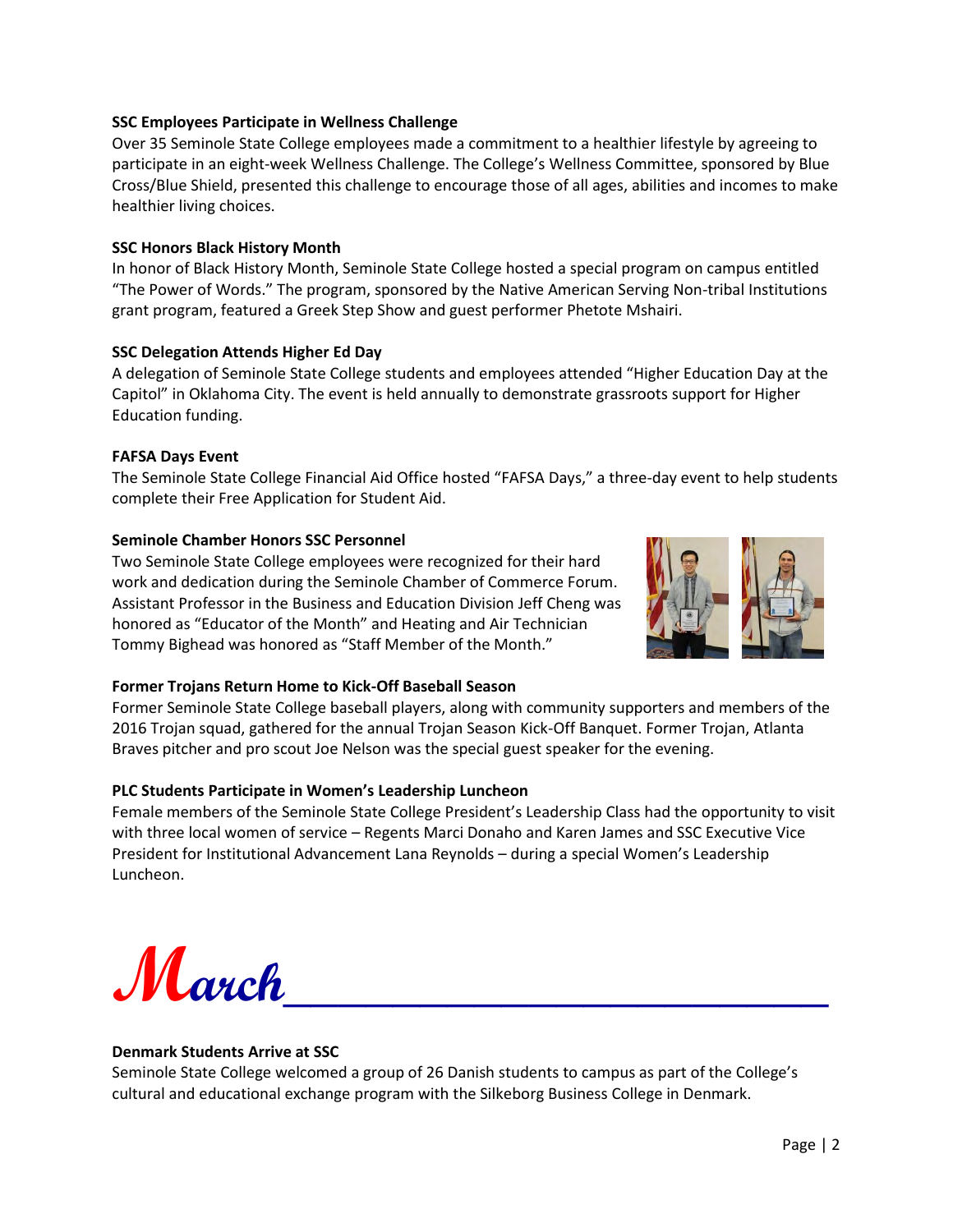#### **SSC Students Deliver Easter Cheer to Local Nursing Home**

The Seminole State College Special Projects in Art class, in collaboration with the Art Club and Future Business Leaders of America, created Easter corsages and boutonnieres for residents at the Pioneer Nursing Home in Seminole.



#### **Clapper and Isaacs Read at Creative Writing Festival**

Two Seminole State College faculty members, Associate Professor of English Rayshell Clapper and Professor of English Jessica Isaacs, were selected to present their writings at the 11th Annual Scissortail Creative Writing Festival at East Central University in Ada.

#### **Student Support Programs Host Dr. Dee Terrell**

The Student Support Services and Science, Technology, Engineering and Mathematics Student Support Services at SSC hosted speaker Dr. Dee Terrell, Assistant Professor of Biostatistics and Epidemiology at the OU Health Sciences Center, on campus to speak with students in both programs.

#### **Eggs, Eggs and More Eggs**

Members of the Seminole State College women's basketball team stuffed 8,500 eggs for "Jazzy's Egg Run," an annual event at the Jasmine Moran Children's Museum.

#### **SSC PTK Honor Society Inducts New Members**

Sixteen Seminole State College students were inducted into the Alpha Theta Nu Chapter of Phi Theta Kappa International Honor Society for Two-Year Colleges.



#### **College and OKSE Partnership Honored**

Seminole State College and *Oklahoma Southeast* were honored during a Business Partnership Excellence Award Luncheon sponsored by the Oklahoma State Regents for Higher Education. The award honors outstanding partnerships that lead to significant contributions in educating and developing Oklahoma's workforce.

#### **SSC Students Recognized at OACC Ceremony**

Seminole State College students Maria Goodnight and Janay Nix were honored as members of the All-Oklahoma Academic Team at the Oklahoma Association of Community Colleges Recognition Ceremony.

#### **SSC Inducts Members of MAT National Mathematics Honor Society**

The Seminole State College Mu Alpha Theta National Mathematics Honor Society recognized ten new members of the organization for 2015-2016.

#### **SSC Art Club Hosts Successful Chili Cook-Off Event**

The newly-formed Seminole State College Art Club held their very first fundraiser – a Chili Bowl Cook-Off – where the organization raised over \$1,000. The proceeds were used to fund student field trips and bring visiting artists to campus.

#### **White Attends Nigh Institute**

Area Seminole State College student Katie White of Carson, Okla. attended the Nigh Institute Leadership Conference in Oklahoma City.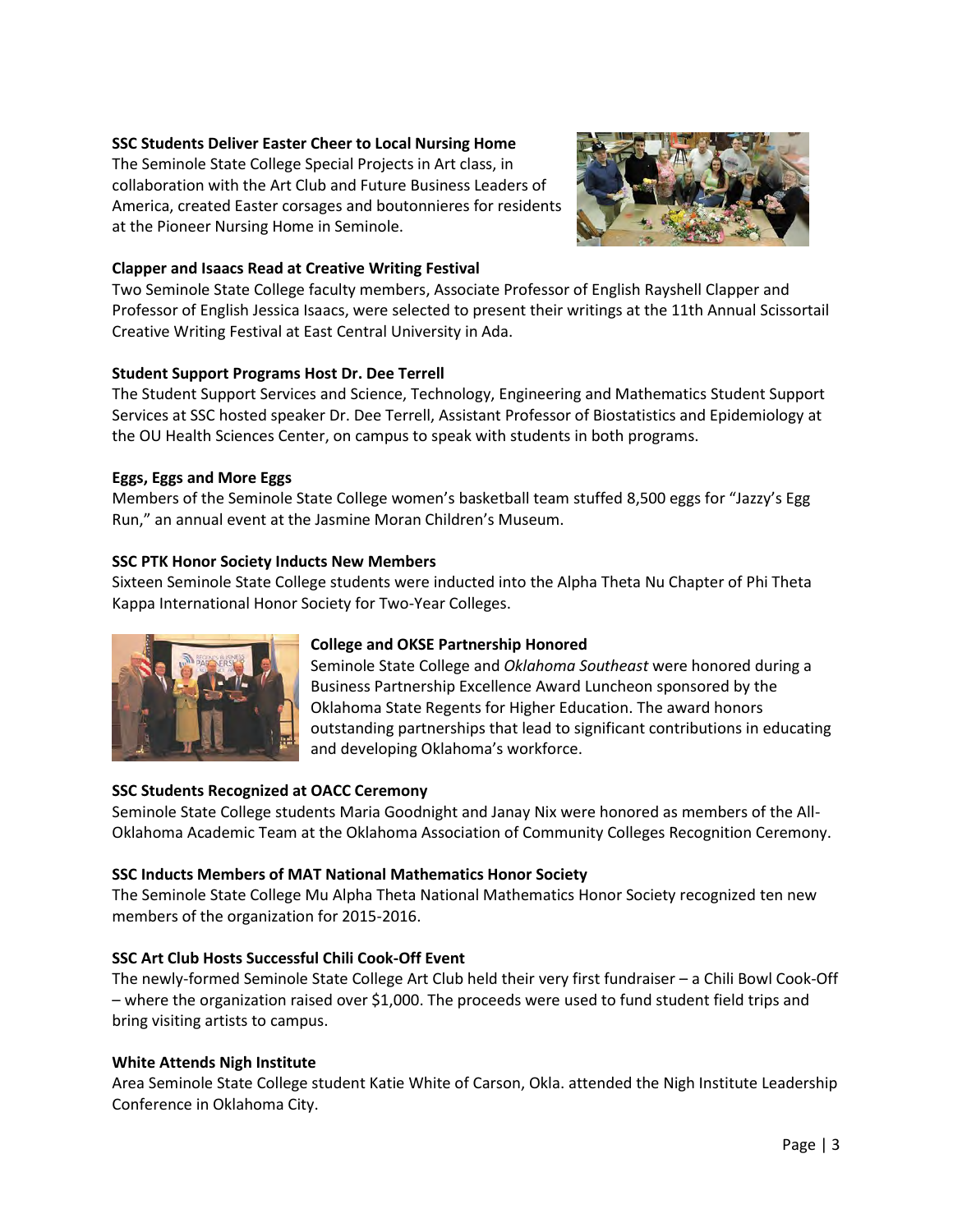

#### **SSC Attends Oklahoma's Promise Day at the Capitol**

Seminole State College students and staff members attended the Oklahoma's Promise Day at the Oklahoma State Capitol in support of the scholarship program.

#### **Let's Play Ball…**

Seminole State College Trojan baseball players worked with members of "A League of Their Own" at the Seminole Softball Quadruplex. The "League" was established to allow individuals with cognitive or physical disabilities to play baseball, who would not be able to play in a more competitive league.

#### **Seminole Chamber Honors SSC Personnel**

Two Seminole State College employees were recognized for their hard work and dedication during the Seminole Chamber of Commerce Forum. Assistant Professor of Political Science Steve Hendrix was honored as "Educator of the Month" and Registrar Corey Quiett was honored as "Professional Staff Member of the Month."



#### **Former President of Enviro Systems Visits SSC Students**

Craig Froelich, former president and Chief Executive Officer of Enviro Systems in Seminole, spoke to business and calculus students at Seminole State College about his experiences and the importance of education.

#### **SSC Hosts Annual Creativity Symposium**

The Language Arts and Humanities Division at SSC hosted their Sixth Annual "Howlers and Yawpers Creativity Symposium: A Showcase of Oklahoma Artists, Musicians, Actors, Writers, and Dancers."



#### **PLC and Danes Visit Woolaroc**

Members of the Seminole State College President's Leadership Class and visiting students from Silkeborg College in Denmark toured Woolaroc near Bartlesville. The land of "wood, lakes and rocks" was the summer home and Western culture entertainment center for famous Oklahoma oil man and philanthropist Frank Phillips.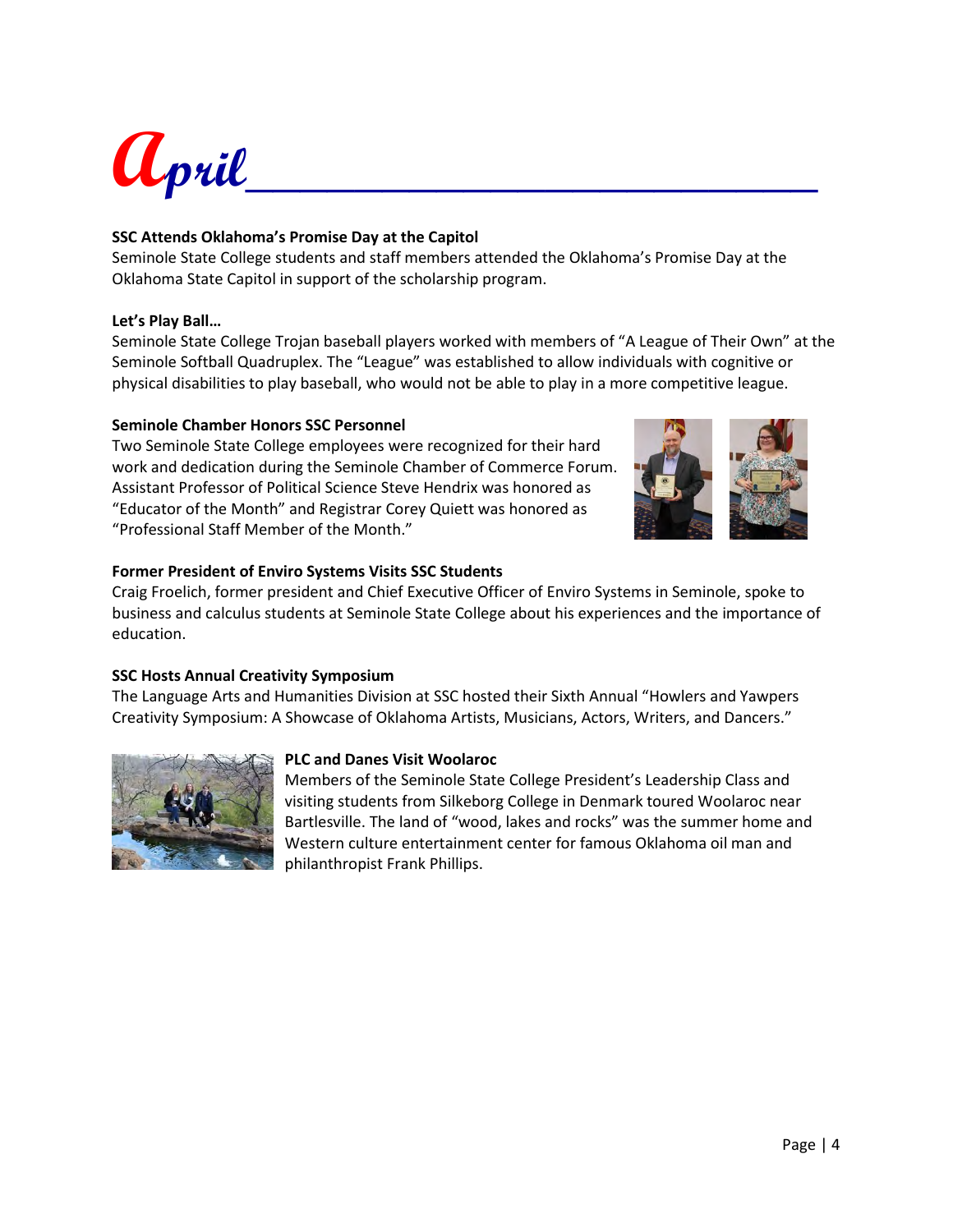$\mathcal{M}_{\mathit{ay}}$ 

#### **Community Development Seminar**

Seminole State College co-hosted a community development seminar with the Rural Community College Alliance where SSC President Dr. Jim Utterback and SSC Rural Business and Resources Center Director Larry Smith made a presentation on "Utilizing Community College Foundations."

#### **SSC's Coach Simmons Reaches 1,800th Win**

Seminole State College Head Baseball Coach Lloyd "Z" Simmons reached his 1,800th win Sunday, May 1 by defeating Eastern Oklahoma State College 17-7 at home.



#### **Cooperative Effort between SSC and GCTC Saves MLT Program**

The Seminole State College Board of Regents approved a proposal for a cooperative agreement with Gordon Cooper Technology Center to allow the continuation of the College's Medical Laboratory Technology Program.

#### **Leone Named Head Baseball Coach at SSC**

Former Seminole State College Trojan and current Assistant Baseball Coach Dax Leone was named head coach of the Trojans to succeed Lloyd Simmons following his retirement at the end of June.

#### **Alumni, Employees and Students Honored by SSC**

Over 450 friends and supporters of Seminole State College attended the SSC Educational Foundation's annual recognition banquet April 28. SSC alumni Dr. Wayland Billings, Dr. Jequita Billings Snyder and Cynthia Yerby were inducted into the Seminole State College Alumni Hall of Fame. The event also included recognition of college alumni, employees and students.



#### **Senator Smalley Speaks at SSC Commencement**

SSC held its 83<sup>rd</sup> Commencement Exercises and Senator Jason Smalley, a Republican member of the Oklahoma State Senate, representing District 28, was the featured guest speaker.

#### **MLT Students Receive National Scholarships**

Eight Seminole State College Medical Laboratory Technology students were chosen to receive scholarships from Siemens Healthcare Diagnostics and the American Society for Clinical Pathology.

#### **SSC Students Inducted into PSI BETA**

Twelve Seminole State College students were inducted into the Psi Beta Psychology Honor Society for two-year colleges.

#### **Sprockets Team Visits Exchange Students at SSC**

The Sprockets Team 2341 from Gordon Cooper Technology Center visited a group of Danish exchange students at SSC to explain their program and give a demonstration of their robot.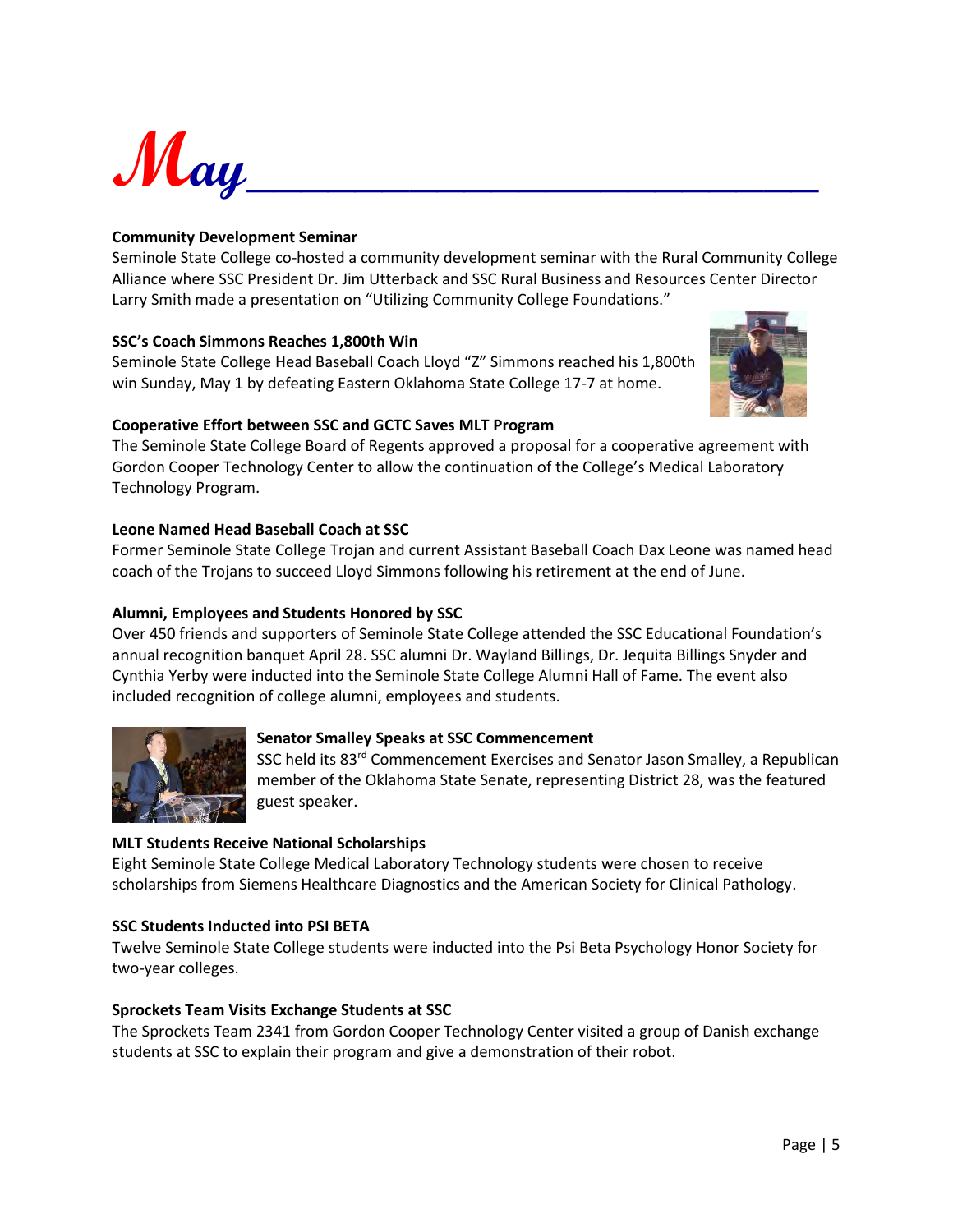# $J$ une $\qquad \qquad \qquad$

#### **SSC Students Return from Denmark**

Nine Seminole State College students and two faculty members went on a 14-day trip to Denmark, Germany and the Czech Republic as part of a cultural and educational exchange program with the Silkeborg Business College.



#### **SSC Employees Volunteer at Community Youth Camp**

Several Seminole State College employees, in collaboration with the 2016 Leadership Seminole class, hosted an arts and crafts class for participants in the Seminole Family Resource Center's Making a Difference Summer Youth Program.

#### **Trojan Players Make All-American, Selected in MLB Draft**

Four Seminole State College baseball players were honored as NJCAA All-American athletes and five players were selected during the 2016 Major League Baseball Draft.

#### **Global Studies Returns from Summer Trip**

Seminole State College's Global Studies program travelled to Paris, Normandy and London. The nine-day trip took travelers to popular sites including Notre Dame, the Normandy beaches, St. Paul's Cathedral, the Eifel Tower and Buckingham Palace.

#### **Smalley Visits SSC Campus**

State Senator Jason Smalley (R-Stroud) visited the campus, where he talked with students and met with President Dr. Jim Utterback to discuss recent budget cuts made to Seminole State College and other higher education institutions.

#### **SSC Board of Regents Convene for June Meeting**

During the June Board of Regents Meeting, SSC President Dr. Jim Utterback presented outgoing SSC Board of Regents Chair Karen James with a gavel and plaque in appreciation of her service and dedication to Seminole State College.



#### **Saying Goodbye**

Friends, family and colleagues gathered to celebrate the retirement of Seminole State College administrators Katherine Benton and Dr. Mark Ames. Ames served SSC as Vice President for Student Affairs and Benton served as Vice President of Fiscal Affairs.

#### **Mathews Awarded AllianceHealth Scholarship**

Seminole State College Medical Laboratory Technology student Asheleigh Mathews was awarded a scholarship from the AllianceHealth Seminole Women's Volunteer Auxiliary.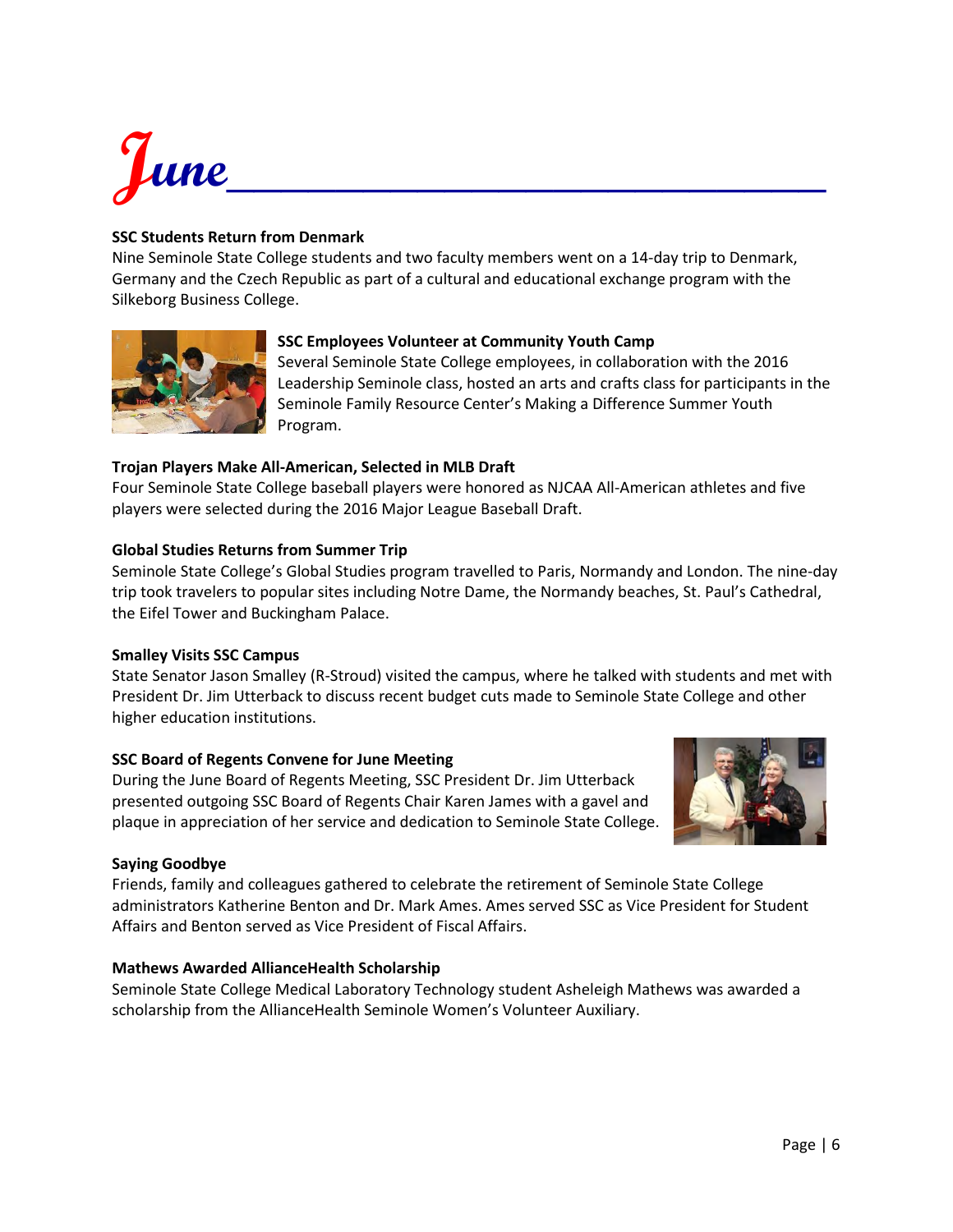#### **SSC Upward Bound Camp Begins**

Seminole State College's Upward Bound Projects welcomed 210 students from over 20 surrounding high schools to the college campus for a six-week summer camp. The camp is designed to simulate college life through participation in interactive enrichment classes, social activities and educational field trips.

#### **St. John Named SSC Athletic Director**

Seminole State College named Mike St. John as the new Athletic Director. St. John came to SSC from Carl Albert State College in Poteau where he served as the athletic director and head men's basketball coach for the past 12 years.

#### **A Fond Farewell**

Seminole State College Trojan Baseball Coach Lloyd Simmons, who built a dynasty in collegiate baseball during his 30 years of service at the College, retired from SSC.

#### **Internal Audit Report**

Seminole State College received a "clean" FY16 Internal Audit Report from BKD, CPAs & Advisors. The report covered payroll and miscellaneous claims for the College and was reported with no noted exceptions.

 $J_{ully}\_$ 

#### **SSC Agriculture Program Approved by OSRHE**

Seminole State College students may now earn an Associate in Science in Agriculture – a new degree program at SSC that received approval by the Oklahoma State Regents for Higher Education on June 30, 2016.



#### **And The Award Goes To...**

SSC Coordinator of Media Relations Kristin Dunn and Executive Vice President for Institutional Advancement Lana Reynolds received an excellence award in the best news headline category during the Oklahoma College Public Relations Association's annual awards banquet.

#### **Brown and Knowles Assume New Roles on Campus**

Braden Brown, former Director for Business Services and the Physical Plant, assumed the role as Vice President for Fiscal Affairs and Bill Knowles, former Chair of the Social Sciences Division and Director of Student Services assumed the role of Vice President for Student Affairs.

#### **SSC Women's Soccer Team to Begin this Fall**

SSC hired Dan Hill to develop and lead the new women's soccer program at the College. Hill came to SSC from Harrah High School where he was the men's and women's soccer coach for 8 years.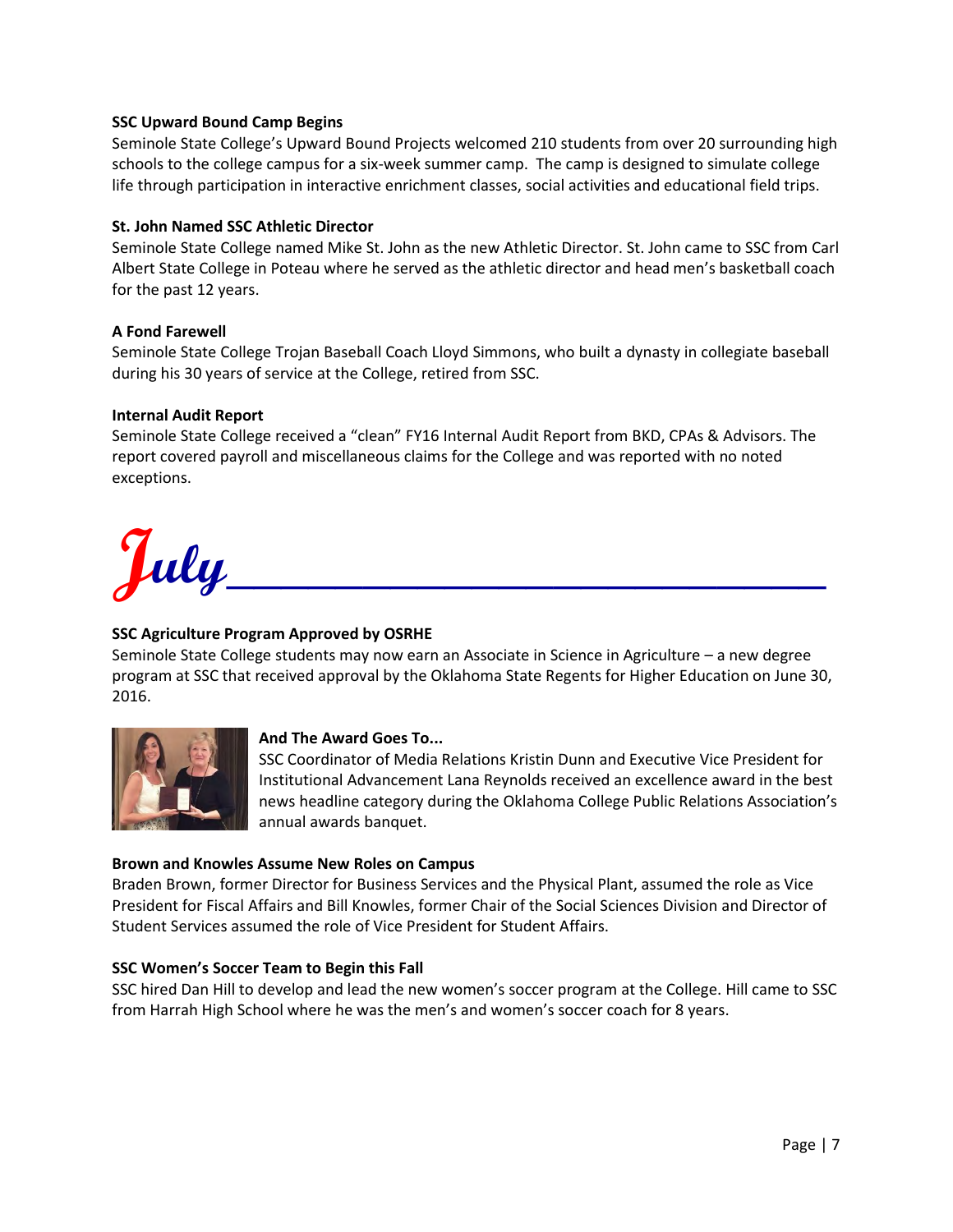## **August\_\_\_\_\_\_\_\_\_\_\_\_\_\_\_\_\_\_\_\_**



#### **Saying Goodbye**

Coworkers, friends and family celebrated the retirement of long-time Seminole State College employee Brenda Cates. Cates served in several different roles during her 20 years at the College, including TRiO Office Manager, Talent Search Advisor, Enrollment Management Specialist/High School Recruiter and her most current position as Student Support Services Adviser/Americans with Disabilities Act Specialist.

#### **SSC Welcomes Presidential Leadership Class X**

Seminole State College welcomed 20 new students for Class X of the SSC Presidential Leadership program. PLC is a two-year scholarship program created to help students develop leadership skills and provide personal and professional growth opportunities.

#### **A Heart of Service**

Six Seminole State College sophomore nursing students volunteered time during summer break to mentor and lead the upcoming freshmen class. They helped the new students understand how the twoyear nursing program is designed, and assisted them with study and organizational tips.

#### **Talent Search Grants Renewed at SSC**

Seminole State College received notification from the U.S. Department of Education of the renewal of two federal Talent Search grants. Talent Search Central and Talent Search West will be funded for another five years and will bring in over \$2.7 million to the institution.

#### **Welcoming A New Semester**

Faculty and staff at Seminole State College celebrated the beginning of the new academic year with an in-service program built around the theme "SSC – We Can Do It!"



#### **PIE Academy Completes Camp at SSC**

A group of 37 high school students from across Oklahoma completed a week-long Peek Into Engineering Summer Academy at Seminole State College. The camp targets rising ninth through twelfth grade students with a strong interest in science, technology, engineering and mathematics.

 $S$ **eptember** 

#### **SGA President Meets with Chancellor Johnson**

Taylor McClure, president of the Student Government Association at Seminole State College, participated in a special meeting in Oklahoma City with Oklahoma State Higher Education Chancellor Glen D. Johnson. Ms. McClure joined other Oklahoma college SGA student presidents to learn about higher education issues and discuss student concerns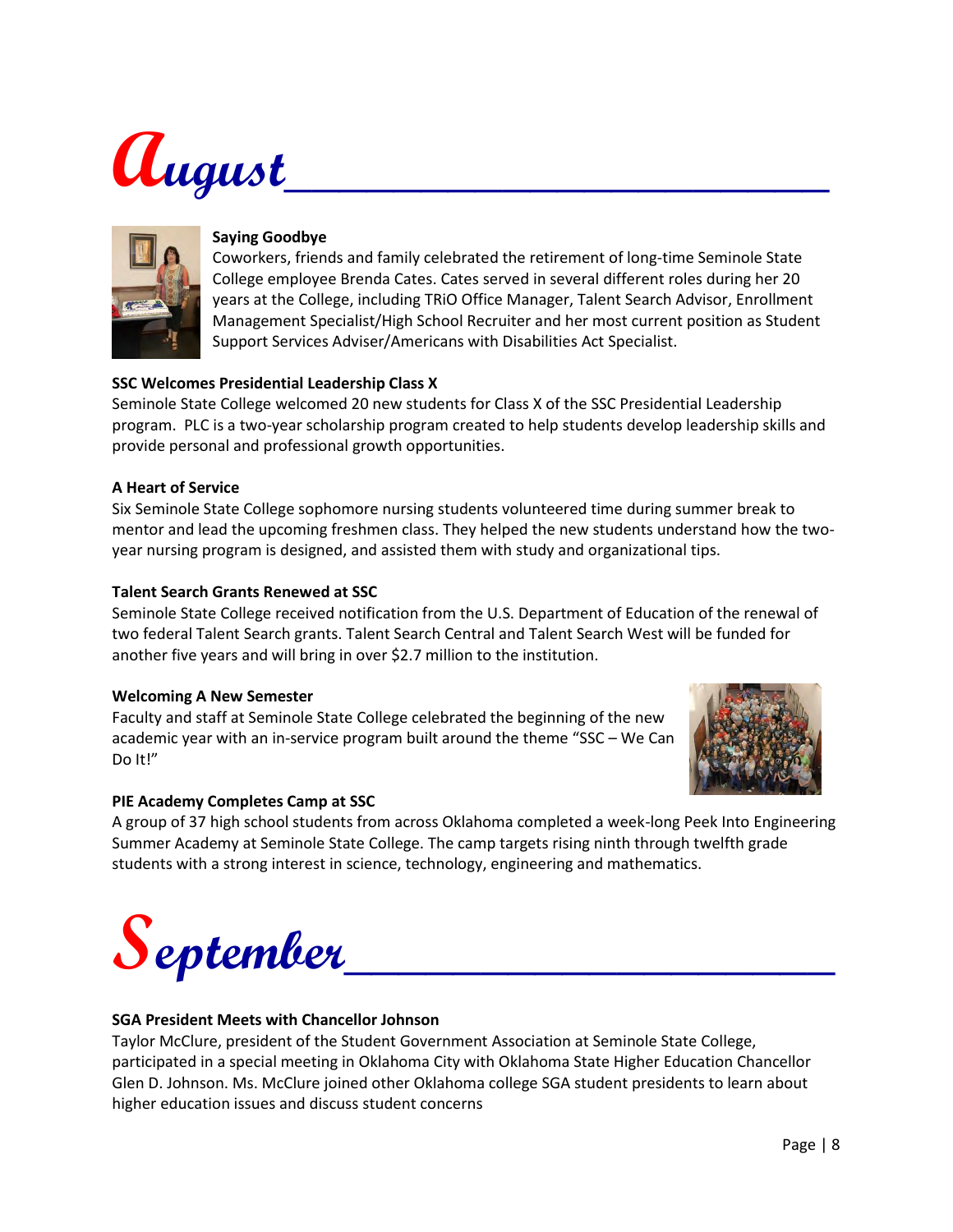#### **SSC Awarded \$1.7 Million Federal Grant**

Seminole State College received word from the U.S. Department of Education that the Native American-Serving Nontribal Institutions grant will be funded in the amount of \$1.7 million. The NASNTI grant helps support institutions of education in their effort to increase their self-sufficiency by improving academic programs, institutional management, and fiscal stability.

#### **Boosters, Burgers and Buns, Oh My!**

Seminole State College student-athletes were welcomed to campus and the community by the SSC Booster Club during a cook-out at the College's Softball Complex. Players included 111 students from Oklahoma, 35 students from out-of-state and 16 international students.

#### **Learning the Election Process…**

Members of the Seminole State College President's Leadership Class visited the Oklahoma State Election Board offices in Oklahoma City where they learned about voting machines and the election process.



#### **Former SSC Player Signs First Professional Contract in Sweden**

Jabril Durham, former Seminole State College basketball player, signed a one-year professional contract with Jamtland Basket of the Swedish Basketligan. Durham played for SSC during the 2013-2014 season under Head Coach Don Tuley.



#### **SSC Pre-Engineering Students Tour Enviro**

Seminole State College pre-engineering students toured Enviro Systems, Inc. of Seminole where they learned about the company and discussed a variety of employment opportunities for college graduates with math or science related degrees.



#### **SSC Trick-or-Treat Trail a Success**

Several hundred kids and family members participated in Seminole State College's 3rd Annual Trick-or-Treat Trail on campus. SSC teams, organizations, students and employees passed out candy to area trick-or-treaters.

#### **SSC Art Clubs Hosts Guest Speaker**

The Seminole State College Art Club hosted guest artist Keven Stark to discuss the business side of the art industry with students on campus. Stark visited with the group about his experiences as an artist and gave them advice about marketing their work.

#### **SSC Signs Consortium Agreement with ECU**

Seminole State College and East Central University entered into a consortium agreement, making it possible for students to pursue an Associate in Science in Elementary Education by enrolling in courses at both SSC and ECU.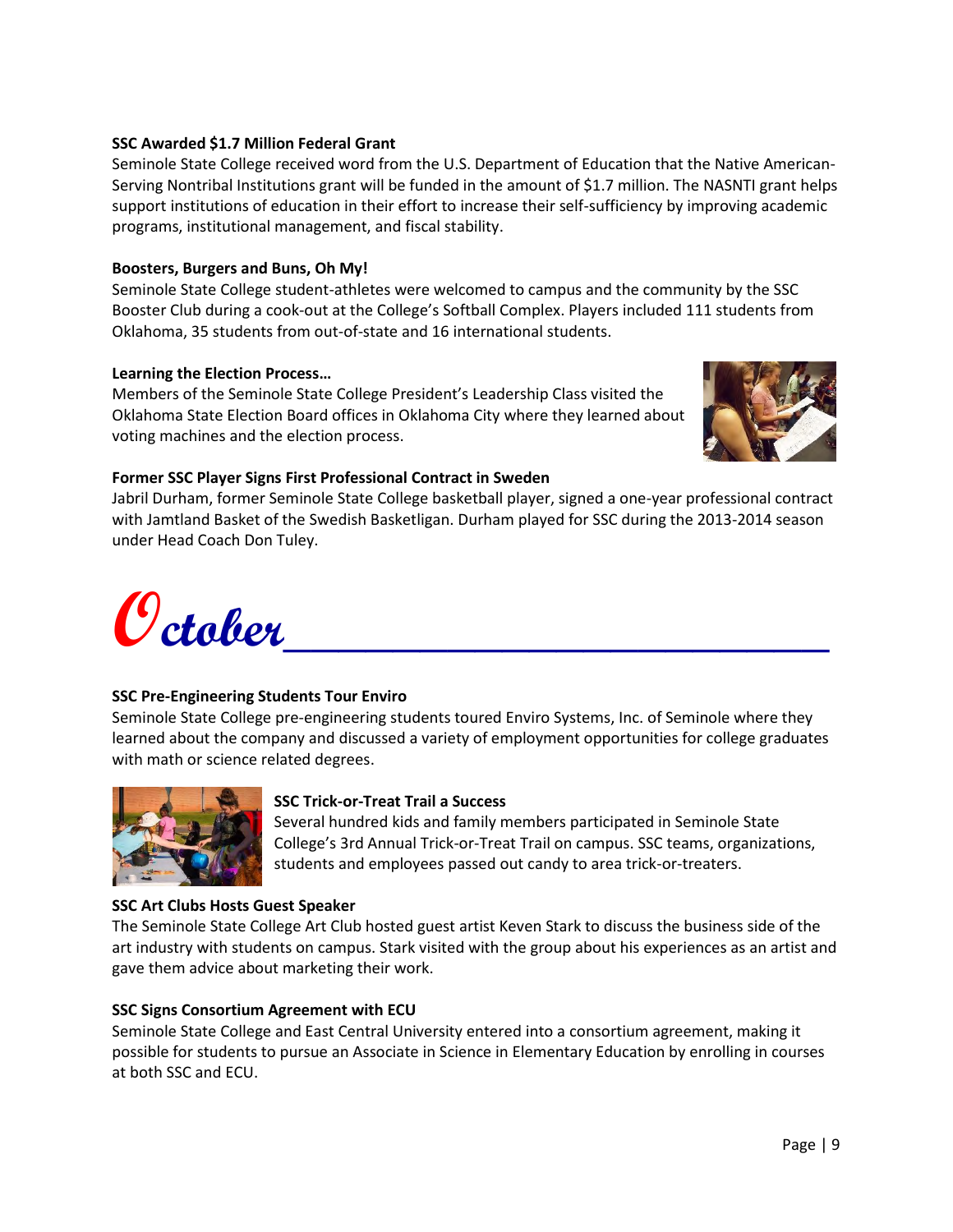#### **Oklahoma's River-Port**

Members of the Seminole State College President's Leadership Class toured the Port of Catoosa, a shipping complex and 2000-acre industrial park that has an estimated \$300 million economic impact on the State.

#### **SSC PTK Honor Society Inducts New Members**

Twenty-nine Seminole State College students were inducted into the Alpha Theta Nu Chapter of Phi Theta Kappa International Honor Society for Two-Year Colleges.

#### **Seminole Chamber Honors SSC Personnel**

Two Seminole State College employees were recognized for their hard work and dedication during the monthly Seminole Chamber of Commerce Forum. Assistant Professor of Art Angela Church was honored as "Educator of the Month" and Admissions/Records Clerk Sheila Morris was honored as "Staff Member of the Month."



#### **Seminole State Employees Present at National Conference**

Assistant Professor of Psychology Kendall Rogers and Advisement Director Jamie Mills of Seminole State College recently attended the Rural Community College Alliance National Conference in Orange Beach, Ala., where the two employees held a follow-up workshop over their award-winning presentation from last year's conference.

#### **SSC Staff Attend OACC Conference**

Staff members from Seminole State College attended the annual Oklahoma Association of Community Colleges Support Staff Conference at Oklahoma City Community College in OKC.

#### **Palmer and Sidmore Awarded AllianceHealth Scholarship**

Amber Palmer and Elizabeth Sidmore, two nursing students at Seminole State College, each received a \$1,000 AllianceHealth Seminole Women's Volunteer Auxiliary Scholarship.



#### **SGA Students Attend Retreat**

Seminole State College students Taylor McClure and Nadia Martinez attended the 2016 Student Leadership Retreat at Rose State College. McClure serves as Student Government Association President and Martinez serves as Phi Theta Kappa Honor Society President.

#### **SSC Hosts Zombie Fun Run/Walk Fundraiser**

The Seminole State College Classified Staff Association hosted a Zombie Fun Run/Walk on campus to help raise funds for student scholarships and to support campus and community projects.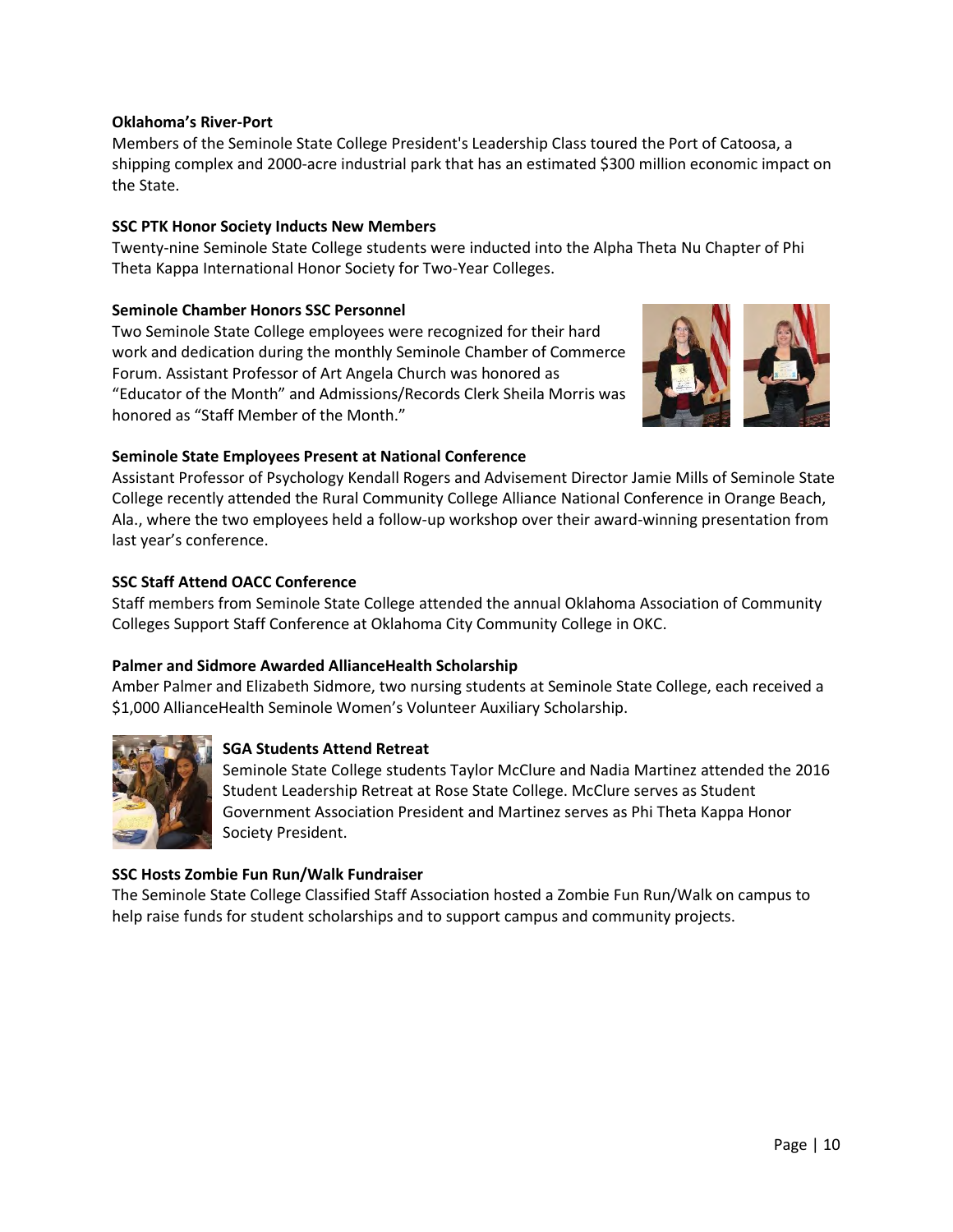

#### **NASA Students Visit Choctaw Nation**

Several SSC NASA students visited the program offices at the Choctaw Nation of Oklahoma to learn about career opportunities and how the Choctaw Nation helps its members through education and other training and certifications.



#### **Lunch with the President**

Seminole State College Student Government Officers met with SSC President Dr. Jim Utterback and his administrative team for a luncheon where the group discussed ways that they could work with administrators to improve academic services and campus life for students.

#### **Business Students Visit ECU**

A group of 35 Seminole State College business students visited East Central University in Ada to view the Stonecipher School of Business, a \$14 million facility.

#### **Isaacs Presents as Featured Poet at MLA Conference**

Seminole State College Professor of English Jessica Isaacs attended the 2016 South Central Modern Language Association Conference in Dallas where she presented during the special "Poets Corner" portion of the conference.

#### **SSC Employees Attend Campus Safety Training**

Seminole State College employees Bill Knowles, Sam Rivera and Kristin Dunn participated in the 2016 Campus Safety and Security Summit in Midwest City. During a concurrent session at the conference, Knowles participated in a panel discussion on "Campus Connections: Channels for Strategic Communication."

#### **Aggies in Action**

Seven Seminole State College Agriculture Ambassadors attended the National Future Farmers of America Convention in Indiana. The students were among 65,000 FFA members and guests at the convention.



#### **MLT Students Tour Chickasaw Nation Medical Center**

Seminole State College/Gordon Cooper Technology Center Medical Laboratory Technology students visited the clinical laboratory at the Chickasaw Nation Medical Center in Ada where students learned more about a career in the medical laboratory technology field and saw firsthand how a laboratory operates.

#### **SSC Students Volunteer at Regional Food Bank**

Members of Seminole State College's President's Leadership Class volunteered at the Oklahoma Regional Food Bank and packed 378 boxes containing canned goods, pasta, oats and dry packaged foods to be delivered to families in the need over the holidays.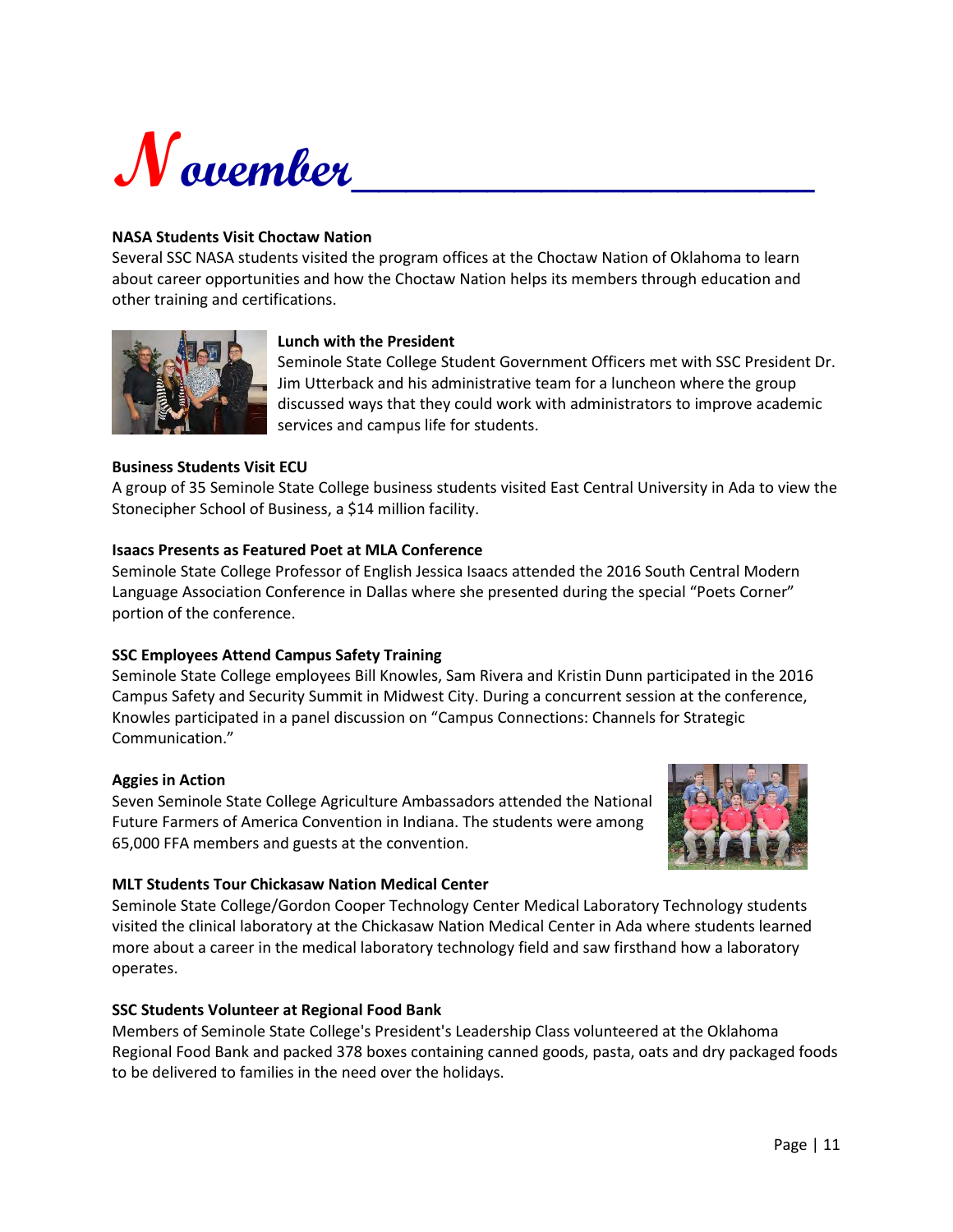

#### **Lady Leaders Luncheon**

Female members of the SSC President's Leadership Class visited with three local women who have demonstrated leadership in their professions and service to their communities at a Lady Leaders Luncheon. Regents Leesa Adams and Marci Donaho joined SSC Executive Vice President for Institutional Support Lana Reynolds for the panel discussion.

#### **SSC Hosts "Native November" Activities**

The Seminole State College Native American Serving Non-Tribal Institutions Program sponsored a variety of "Native November" activities on campus to celebrate Native American Heritage Month.

#### **External Audit Report**

Seminole State College received a "clean" FY16 External Audit Report from Finley & Cook, Certified Public Accountants. The report covered items for the entire campus for the year.



#### **SSC Students Participate in Food Drive**

The Seminole State College Leadership Development Class sponsored a holiday food drive on campus as part of a service-learning project for their humanities course. Donations were delivered to the Interfaith Social Ministries community food pantry.

#### **Kindness Campaign**

In an attempt to combat the negative environment surrounding the presidential campaign and election, the Seminole State College Student Government Association sponsored a "Campus Kindness Campaign" where students and employees participated in a variety of friendly gestures to those on campus.

#### **Coffee with the SSC President**

Seminole State College faculty and staff enjoyed coffee, hot apple cider and snacks with President Dr. Jim Utterback during "Coffee with the President."

#### **De-Stressor Week at SSC**

To help relieve stress during finals this semester, the Seminole State College Campus Activities Board and Residential Life hosted a week of free "de-stressor" activities for students and employees to enjoy.

#### **Seminole Chamber Honors SSC Personnel**

Two Seminole State College employees were recognized for their hard work and dedication during the monthly Seminole Chamber of Commerce Forum. Title III Advisor and Instructor Jason Cook was honored as "Educator of the Month" and Coordinator of Media Relations Kristin Dunn was honored as "Professional Staff Member of the Month."